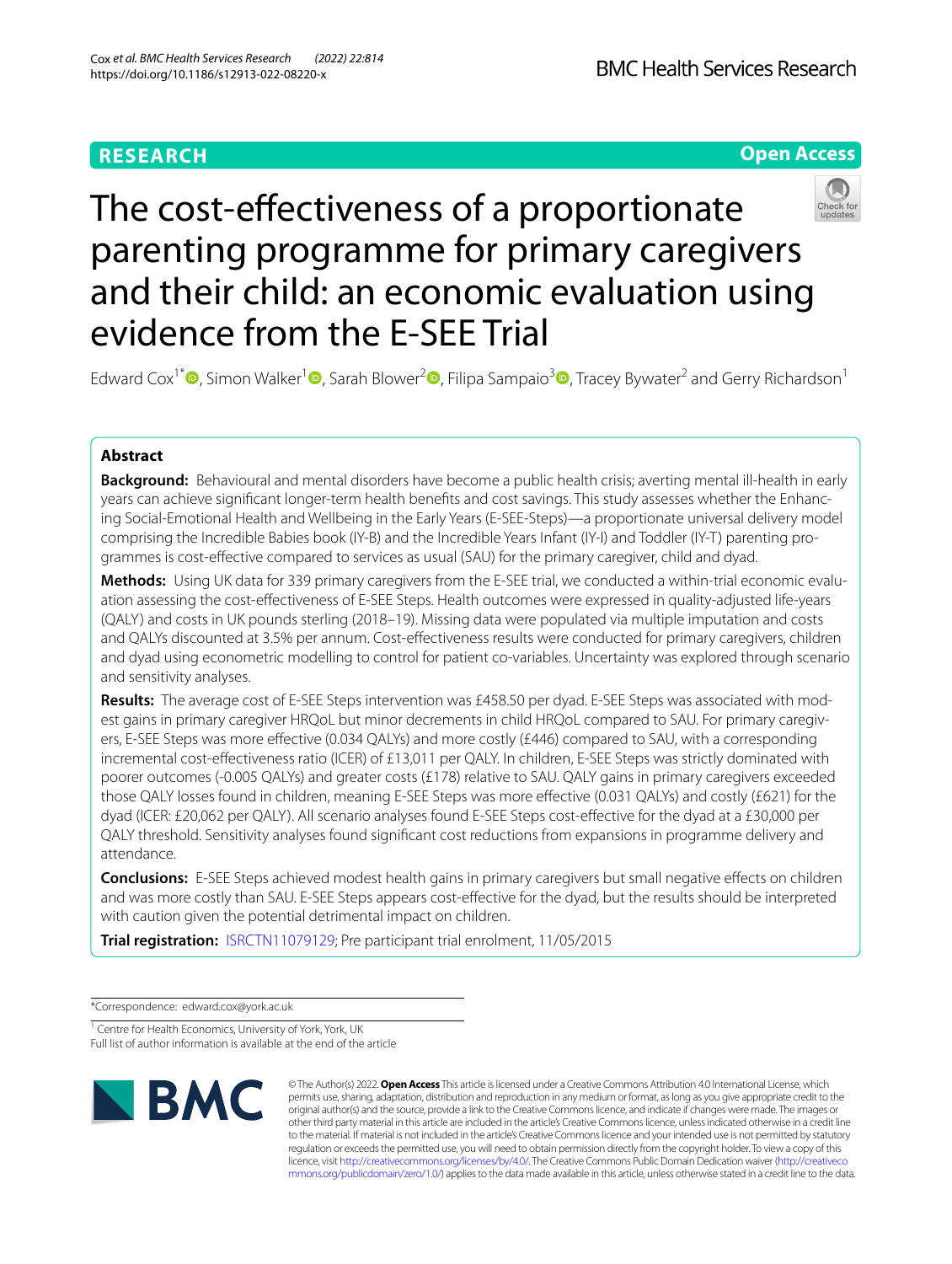**Keywords:** Cost-efectiveness, Incredible years, RCT, E-SEE Steps, Parenting strategies, Childhood health

#### **Background**

Mental health problems have become a public health crisis. In the UK mental health problems represent the largest single cause of ill-health and disability, with 1 in 4 people now experiencing a mental health issue each year  $[1]$  $[1]$ . The annual economic costs of mental health problems in the UK stands at approximately £118 billion per year, prompting signifcant policy interest in preventative interventions, particularly those aimed at improving early cognitive and social development, and in combatting intergenerational transmission of mental and behavioural disorders  $[1-3]$  $[1-3]$ . Preventing mental ill-health in early years can alleviate large disease and fnancial burdens to children, their families and wider society  $[4, 5]$  $[4, 5]$  $[4, 5]$  $[4, 5]$ .

Inefective parenting strategies and parental emotional distress are known to impact negatively on child social and emotional wellbeing, while children whose parents have mental health problems are more likely to present with similar problems themselves [[6,](#page-8-4) [7\]](#page-8-5). Early intervention programmes, targeted at vulnerable child populations, have been shown as efective preventative strategies in a number of settings [[8\]](#page-8-6). Interventions aimed towards improving the home environment, parenting skills, positive parent–child interactions and understanding of child development and safety issues, can act as a more efective, and less costly, alternative to corrective care [\[9](#page-8-7)]. Accordingly, UK policy guidelines and recent literature reviews promote interventions which enhance the social and emotional well-being of vulnerable young children, recommending home visits, early education, childcare and parenting programmes [[10](#page-8-8), [11](#page-8-9)]. Targeted child services have the potential for longer-term health benefts and cost savings, with positive feedback within and between generations.

The Incredible Babies book (IY-B) is a guide designed to help parents understand and journal a baby's physical, social, emotional and language development; the Incredible Years (IY) Infant (IY-I) and Toddler (IY-T) parenting programmes are manualised parent education and training interventions which use groupbased components and materials to enhance the social and emotional well-being of children aged 0–1 and 1–3 years, respectively [[12\]](#page-8-10). IY programmes have been evaluated in a variety of contexts and shown to confer sizeable benefts, particularly in highly distressed families  $[13, 14]$  $[13, 14]$  $[13, 14]$  $[13, 14]$ . The aim of this economic analysis was to consider the cost-efectiveness of E-SEE Steps, a multi-layer intervention combining universal IY-B with targeted IY parenting programmes, using evidence from the E-SEE (Enhancing Social-Emotional Health and Wellbeing in the Early Years) trial.

# **Methods**

# **E‑SEE trial**

The E-SEE trial was a community-based pragmatic two-arm randomised controlled trial that evaluated the E-SEE Steps programme compared with services as usual (SAU). At baseline, all intervention parents received IY-B and depending on level of need, as indicated by parental depression scores or child social emotional wellbeing (Patient Health Questionnaire≥5; or Ages and Stages Questionnaire: Social and Emotional, 2nd edition≥Monitoring Zone), parents were invited to participate in the IY-I programme (10 weeks, 2 h/week) at 2 months postbaseline and/or the IY-T programme (12 weeks, 2 h/ week) at 9 months  $[15, 16]$  $[15, 16]$  $[15, 16]$  $[15, 16]$  $[15, 16]$ . The trial recruited parents of children aged 0–2 years from predominately disadvantaged areas in England. Further details about the trial are available elsewhere [\[17](#page-9-4)–[19\]](#page-9-5).

# **Resource use and costs**

Parental- and child-related resource use data was collected from primary-caregivers at baseline, 2-months, 9-months, and 18-months post-baseline follow-up using a modifed service use questionnaire. Baseline forms recorded resource use two-months prior to trial entry.

Resource use and costs were grouped into the following categories: intervention-related; primary-care; secondary-care; mental health care; community service; social service; childcare; and absent workdays. Intervention-related unit costs were based on recorded trial costs; childcare costs were informed by relevant surveys [[20,](#page-9-6) [21](#page-9-7)]; health care, social care and community service costs were sourced from published UK sources [[22,](#page-9-8) [23](#page-9-9)]; and absent workday productivity losses were estimated using the human capital approach [[24\]](#page-9-10). Costs reflected UK pounds sterling at 2018–19 prices. Unit costs were infated where necessary [\[23](#page-9-9)]. Unit costs are provided in Appendix fle [1](#page-8-11) in Supplemental Materials.

Resource use from the E-SEE Steps programme comprised: the IY-B books provided to staff and primary caregivers; the staf, materials and operational arrangements used to train group leaders in the IY-I and IY-T programmes; the staff time and materials used in IY-I and IY-T group-sessions; and the follow-up correspondence provided to primary caregivers between group sessions (i.e. letters, texts, phone calls and home visits).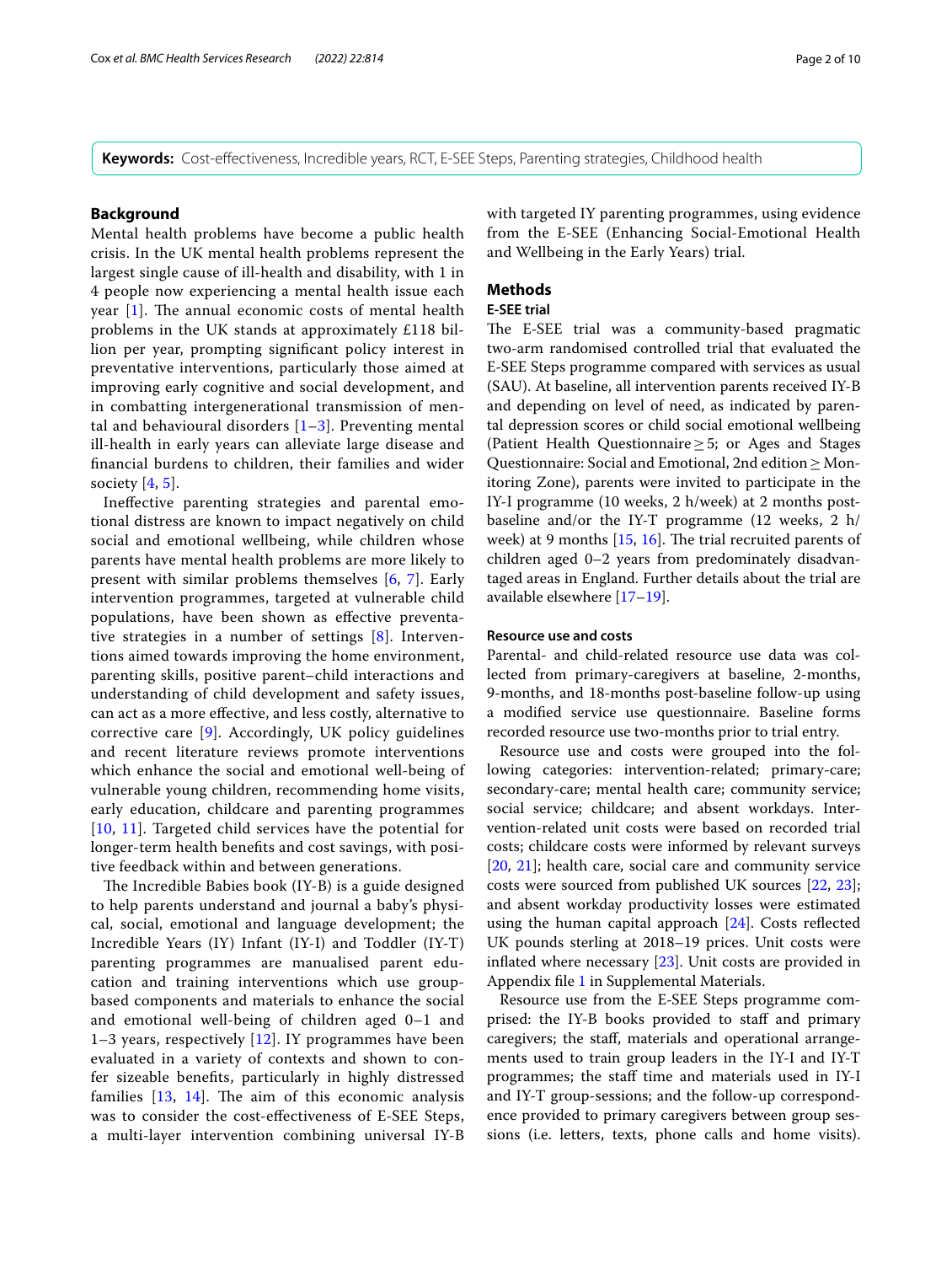Intervention costs were taken from trial records and were applied to primary caregiver costs. To explore the potential for economies-of-scale, intervention-related costs were divided into variable and fxed costs (Appendix [1\)](#page-8-11).

Total costs were aggregated for each primary caregiver, enrolled child and dyad by multiplying the total number of each resource item utilised over the trial period by their respective unit costs and summating. Costs were estimated from three perspectives: 1) a public health sector perspective (NHS and Personal Social Services); 2) a family perspective considering childcare and absenteeism; and 3) a broader perspective encompassing both public- and family-related costs. The base case costefectiveness analysis was conducted from a public health sector perspective. Scenario analyses explored alternative costing perspectives and minimum, maximum, and site-specifc intervention costs. Sensitivity analyses explored how changes in group-session attendance and the number of programmes a trained practitioner ultimately delivers impacts average programme costs and cost-efectiveness.

#### **Outcomes**

The primary outcome used in the cost-effectiveness analysis was quality-adjusted life years (QALYs), a composite measure of health encompassing both morbidity and mortality (with one QALY equalling a year in perfect health).

The HRQoL of primary caregivers was estimated using the EQ-5D-5L questionnaire collected at baseline, 2, 9 and 18-months post-randomisation. The EQ-5D-5L is a descriptive system requiring individuals to rate their health in accordance with fve levels of severity across fve health dimensions (mobility, self-care, usual activity, pain/discomfort and anxiety/depression), resulting in a total of 3,125 possible health states. In line with guidance from the National Institute for Health and Care Excellence (NICE), base case HRQoL weights were calculated using a published mapping of EQ-5D-5L responses onto those HRQoL values reported from the EQ-5D-3L instrument [\[25,](#page-9-11) [26\]](#page-9-12). Preference values based on a study of population values of the EQ-5D-5L were used in a scenario analysis.

The HRQoL of children was informed using the Strengths and Difficulties Questionnaire (SDQ) completed by primary caregivers at 18 months post-randomisation. The SDQ is a behavioural screening questionnaire designed to measure emotional and behavioural problems for children and young people. A published mapping of SDQ responses onto the Child Health Utility (CHU9D) questionnaire, a generic preference-based measure of paediatric HRQoL, was used to derive study HRQoL weights for children [[27\]](#page-9-13). Baseline HRQoL was assumed to be equal to that reported in SAU at 18 months for both arms as collection of baseline values was not feasible.

Adult and child QALYs were estimated separately using an area under the curve approach with linear interpolation between time points [\[28](#page-9-14)].

# **Analysis**

Cost-efectiveness results were calculated over the trial time-horizon (18 months) and were informed using estimates of primary caregiver and child costs and QALYs that control for relevant participant co-variables. Regression analyses controlled for treatment allocation, child age, adult age, child gender, highest qualifcation, and relationship status. Baseline HRQoL scores were also included as covariates in primary caregiver QALY regression analyses in order to control for imbalances in baseline utility values between arms [[29\]](#page-9-15). Controlling for baseline costs was explored as a scenario analysis [\[30](#page-9-16)]. For the cost analysis, generalised linear models using a log link and gamma family form were used to account for the nature of cost data (i.e. mass point at zero, non-negative, skewed) [\[31](#page-9-17)]. For the QALY analysis, ordinary least square regressions were used. In line with UK guidelines, costs and QALYs were discounted at 3.5% per annum [[25\]](#page-9-11). Multiple imputation by chained equations with predictive mean matching was used to impute missing cost, outcome and income data; the subsequent analysis of multiple imputed data sets followed Rubin's rules [[32](#page-9-18), [33\]](#page-9-19). Analyses supporting the reliability of the imputa-tion model are provided in Appendix [6](#page-8-11) in Supplementary Materials.

Cost-efectiveness results included: adjusted mean cost and QALY estimates, incremental cost-efectiveness ratios (ICERs), incremental net-health benefts (INHB) and probabilities of alternatives being the most costly, efective, and cost-efective strategy. Results were presented for primary caregivers, children, and the dyad (overall) with ICERs representing the cost per additional QALY of E-SEE Steps compared to SAU, and INHB the health gain from E-SEE Steps (in QALYs) above the opportunity cost of its additional expenditure (i.e. the health which would have otherwise been generated elsewhere with those resources) [\[28\]](#page-9-14). Monte Carlo simulation using the Cholesky decomposition method of error propagation was employed to capture uncertainty in the estimates [[34](#page-9-20)]. Measures of cost-efectiveness were considered using threshold values used by the UK's Department for Health  $[35]$  $[35]$  (£15,000 per QALY) and National Institute for Health and Care Excellence [\[25\]](#page-9-11) (£20,000 and £30,000 per QALY). Sensitivity analyses were conducted deterministically. The analysis was prespecified in a health economic analysis plan [[19\]](#page-9-5).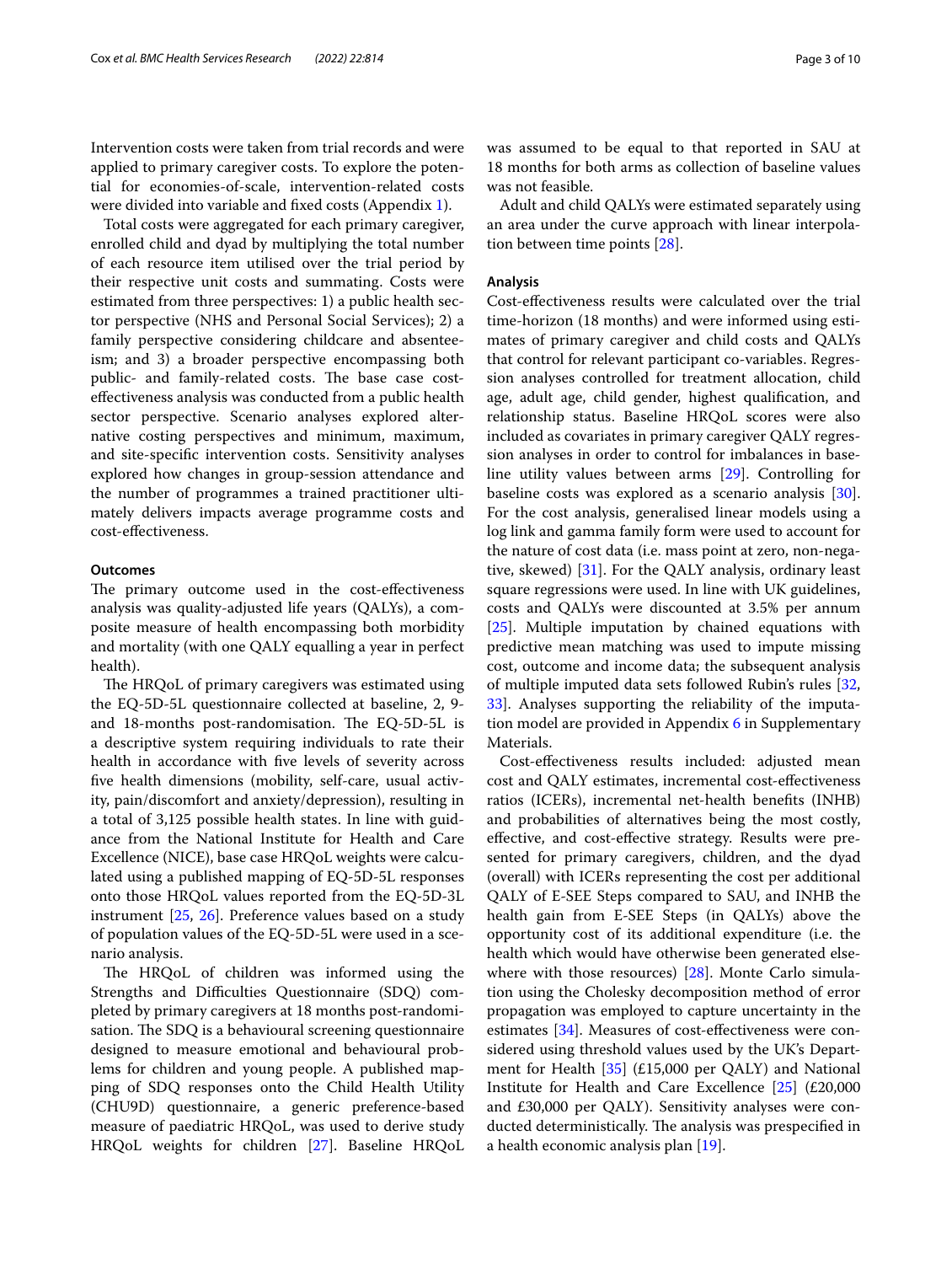#### Cox *et al. BMC Health Services Research (2022) 22:814* Page 4 of 10

# **Results**

# **Patient data and characteristics**

Primary caregivers who informed the economic analysis were female, predominately in cohabiting relationships (89%), had undergone further education (68%), and were broadly representative of the UK's ethnic background. Enrolled children were on average 6-weeks old at baseline and were gender balanced (49% female). Characteristics were comparable between trial arms. Further details on participant characteristics are reported elsewhere [[17\]](#page-9-4). Missing parent and child baseline characteristics, resource use data and HRQoL outcomes were low (<10%), income data had an elevated degree of missingness (22%).

# **Cost analysis**

The cost of the E-SEE Steps intervention amounted to £458.50 per primary carer. The main cost drivers were training group leaders (£233.19 per trial participant (50.8%)) and IY-I and IY-T group-session delivery (£196.50 (42.9%)); other programme costs included IY-B book provision  $(E20 (4.3%)$  and contact-related expenses (£8.81 (1.9%)). Average training and group-session costs were highly variable between sites and were contingent on a variety of contextual factors including the number of attendees, catering, venue costs, participant childcare requirements, training expenses and job-profles of those delivering the course(s). A breakdown of programme costs can be found in Appendix  $2-3$  in Supplemental Materials.

For primary caregivers and children, average public sector costs were £401 and £161 higher for E-SEE Steps relative to SAU; cost diferentials were predominantly driven by intervention costs and community service utilisation, respectively. From a family perspective, average costs were comparable between arms. E-SEE Steps equated to an additional cost of £526 per family when considering both family and public sector perspectives. Table [1](#page-3-0) provides a full cost breakdown.

# **Outcome assessment**

Compared to baseline, mapped EQ-5D-3L scores for primary caregivers randomised to E-SEE Steps increased at 2-months and 9-months follow-up, before returning to values comparable with baseline fgures and SAU at 18-months; scores were highest in E-SEE Steps at all time points. HRQoL scores using EQ-5D-5L preference values found comparable fndings, albeit with higher HRQoL values in both arms. Children randomised to E-SEE Steps reported modest increases in child SDQ distress and impairment scores that translated into small decrements in mapped CHU9D HRQoL scores compared to SAU. Full details of imputed HRQoL scores are available in Table [2.](#page-4-0)

# **Cost‑efectiveness**

Table [3](#page-5-0) reports the mean trial cost, QALY and cost-efectiveness estimates for the dyad and for primary caregivers and children specifcally. In primary caregivers, estimated incremental costs and QALYs equalled £446 and 0.034 for E-SEE Steps, respectively, equating to an ICER

<span id="page-3-0"></span>**Table 1** Adult-related and child-related costs by resource category (pounds sterling, 2018/19)

|                                  | <b>E-SEE Steps</b> |           |         |           |         |           | SAU     |           |         |           |         |           |
|----------------------------------|--------------------|-----------|---------|-----------|---------|-----------|---------|-----------|---------|-----------|---------|-----------|
|                                  | <b>Adult</b>       |           | Child   |           | Overall |           | Adult   |           | Child   |           | Overall |           |
|                                  | Mean               | <b>SD</b> | Mean    | <b>SD</b> | Mean    | <b>SD</b> | Mean    | <b>SD</b> | Mean    | <b>SD</b> | Mean    | <b>SD</b> |
| <b>Public sector perspective</b> |                    |           |         |           |         |           |         |           |         |           |         |           |
| Incredible Years                 | 458.50             | 1021.23   | 0.00    | 0.00      | 458.50  | 1021.23   | 0.00    | 0.00      | 0.00    | 0.00      | 0.00    | 0.00      |
| Primary care                     | 135.97             | 173.63    | 225.12  | 225.48    | 361.09  | 324.01    | 132.17  | 163.57    | 248.75  | 220.36    | 380.92  | 300.64    |
| Secondary care                   | 458.66             | 1359.10   | 417.77  | 830.04    | 876.43  | 1664.99   | 434.64  | 1602.20   | 387.14  | 793.32    | 821.78  | 1844.70   |
| Mental health care               | 205.58             | 1131.00   | 23.97   | 281.52    | 229.55  | 1199.39   | 365.54  | 1603.58   | 0.00    | 0.00      | 365.54  | 1603.58   |
| Community based services         | 323.02             | 727.41    | 548.37  | 803.07    | 871.39  | 1268.97   | 251.34  | 699.68    | 413.63  | 430.47    | 664.96  | 915.96    |
| Social services                  | 15.65              | 104.95    | 12.77   | 101.01    | 28.42   | 203.23    | 13.14   | 93.15     | 16.58   | 101.57    | 29.71   | 193.43    |
| Total cost                       | 1597.37            | 2886.56   | 1228.00 | 1543.07   | 2825.37 | 3709.42   | 196.82  | 3290.44   | 1066.09 | 975.85    | 2262.92 | 3650.21   |
| <b>Family perspective</b>        |                    |           |         |           |         |           |         |           |         |           |         |           |
| Childcare                        |                    |           | 1137.19 | 1054.22   | 1137.19 | 1054.22   |         |           | 1292.30 | 1435.30   | 1292.30 | 1435.30   |
| Absent days from work            | 517.93             | 4433.31   |         |           | 517.93  | 4433.31   | 399.61  | 951.63    |         |           | 399.61  | 951.63    |
| Total cost                       | 517.93             | 4433.31   | 1137.19 | 1054.22   | 1655.12 | 4621.61   | 399.61  | 951.63    | 1292.30 | 1435.30   | 1691.91 | 2066.91   |
| <b>Broader perspective</b>       |                    |           |         |           |         |           |         |           |         |           |         |           |
| Total cost                       | 2115.30            | 5096.83   | 2365.19 | 1965.73   | 4480.49 | 5869.73   | 1596.43 | 3395.34   | 2358.40 | 1674.23   | 3954.83 | 4031.70   |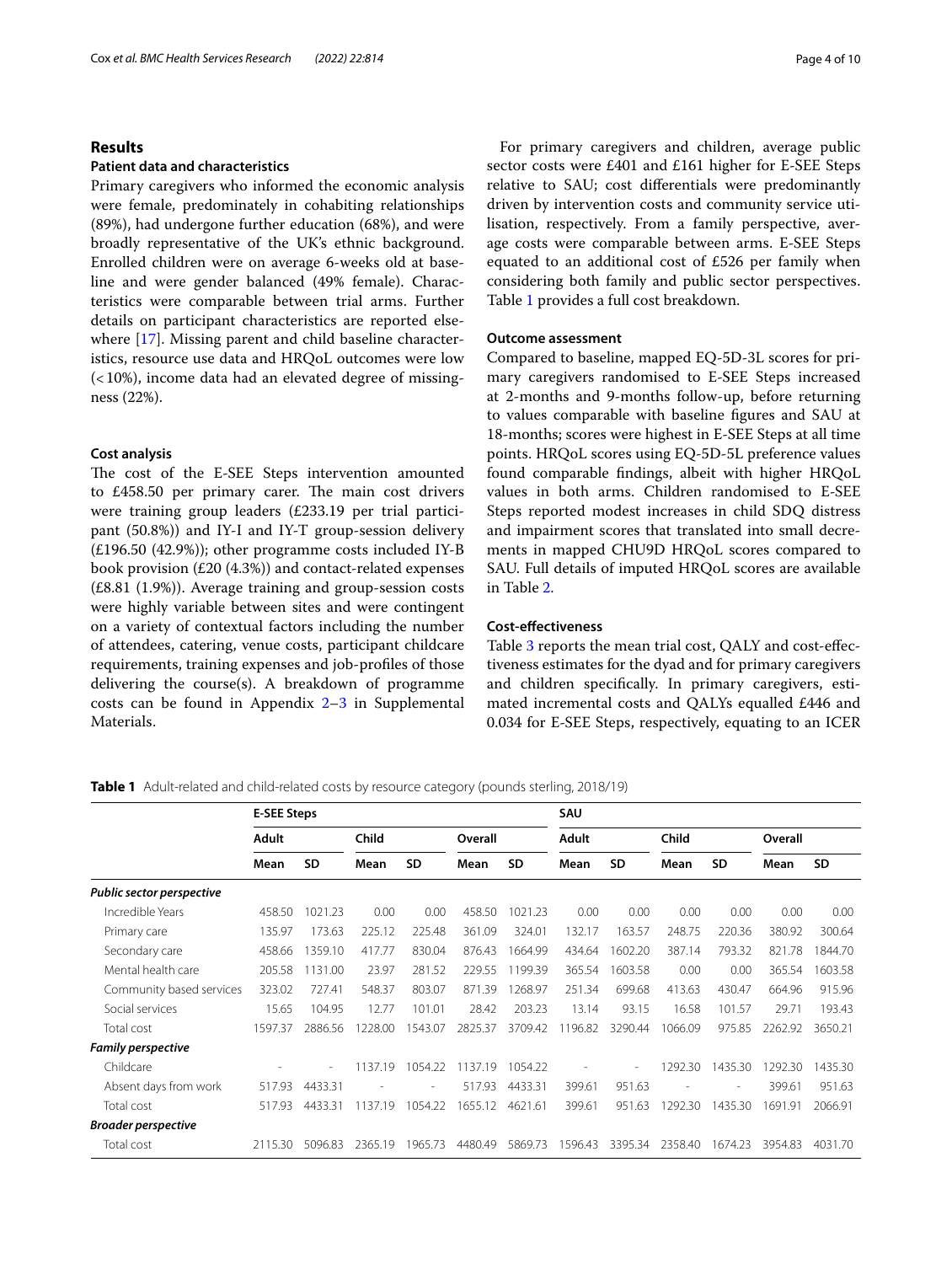<span id="page-4-0"></span>

|                          | E-SEE Steps                  |                    |                                                                                               |                    | Services as usual             |                    |                    |                    | Difference                               |                                          |                                          |                       |
|--------------------------|------------------------------|--------------------|-----------------------------------------------------------------------------------------------|--------------------|-------------------------------|--------------------|--------------------|--------------------|------------------------------------------|------------------------------------------|------------------------------------------|-----------------------|
|                          | Mean (SE)<br><b>Baseline</b> | FU1 Mean<br>(SE)   | FU2 Mean<br>(SE)                                                                              | FU3 Mean<br>(SE)   | Vlean (SE)<br><b>Baseline</b> | FU1 Mean<br>(SE)   | FU2 Mean<br>(SE)   | FU3 Mean<br>(SE)   | Mean (SE)<br><b>Baseline</b>             | FU1 Mean<br>(SE)                         | FU2 Mean<br>(SE)                         | FU3 Mean<br>(SE)      |
| Adult HRQoL              |                              |                    |                                                                                               |                    |                               |                    |                    |                    |                                          |                                          |                                          |                       |
| $EO-5D-5L$               | 0.93585<br>(0.005)           | 0.94729<br>(0.005) | 0.94758<br>(0.006)                                                                            | 0.93457<br>(0.006) | 0.91457<br>(0.014)            | 0.91970<br>(0.014) | 0.91534<br>(0.018) | 0.92878<br>(0.015) |                                          |                                          |                                          | 0.00579 (0.016)       |
| (Mapped)<br>EQ-5D-3L     | 0.89386<br>(0.007)           | 0.91285<br>(0.007) | 0.91859<br>(0.008)                                                                            | 0.89645<br>(0.009) | 0.86446<br>(0.019)            | 0.87181            | 0.87721            | 0.89115<br>(0.020) | 0.02127<br>(0.013)<br>0.02940<br>(0.018) | 0.02759<br>(0.013)<br>0.04105<br>(0.018) | 0.03224<br>(0.015)<br>0.04137<br>(0.020) | 0.00530 (0.023)       |
| Child HRQoL              |                              |                    |                                                                                               |                    |                               |                    |                    |                    |                                          |                                          |                                          |                       |
| SDQ score                |                              |                    |                                                                                               | 9.67293<br>(0.262) |                               |                    |                    | 9.15094<br>(0.623) |                                          |                                          |                                          | 0.52199 (0.649)       |
| (Mapped)<br><b>GGNHC</b> |                              |                    |                                                                                               | 0.85324<br>(0.002) |                               |                    |                    | 0.85933<br>(0.005) |                                          |                                          |                                          | $-0.00609$<br>(0.006) |
|                          |                              |                    | $F$ U1 2-month follow-up, $F$ U2 9-month follow-up, FU3 18-month follow-up, SE Standard error |                    |                               |                    |                    |                    |                                          |                                          |                                          |                       |

Cox *et al. BMC Health Services Research (2022) 22:814* Page 5 of 10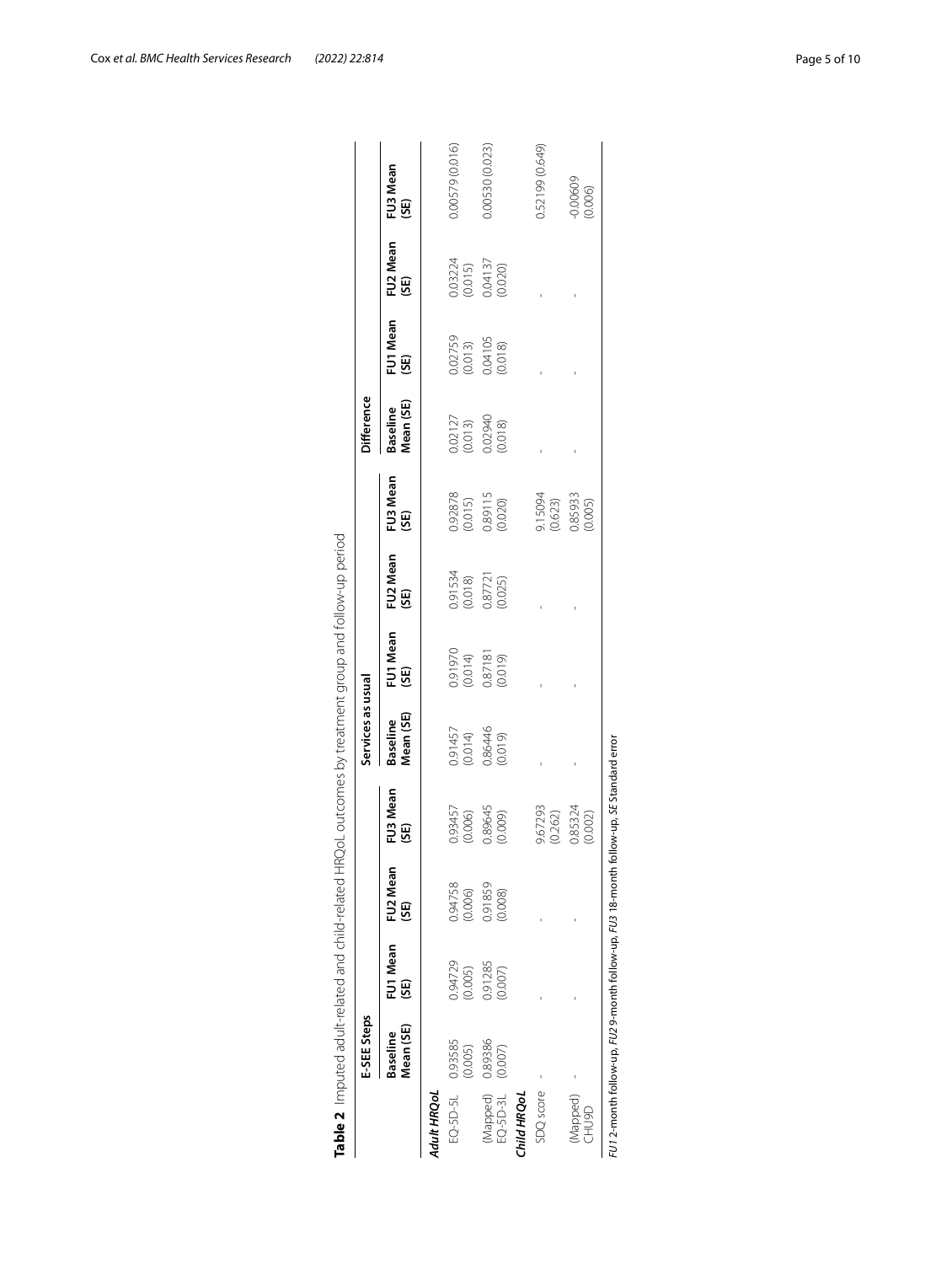| Cost-                | Costs                 | QALYs                  | <b>Inc Costs</b>        | Inc QALY                 |             |                          | Incremental net health benefit (95% CI) |                        |
|----------------------|-----------------------|------------------------|-------------------------|--------------------------|-------------|--------------------------|-----------------------------------------|------------------------|
| effectiveness        | (95% CI)              | (95% CI)               |                         |                          |             | $k = £15,000$            | $k = £20,000$                           | $k = £30,000$          |
|                      | [P(most<br>costly)]   | [P(most<br>effective)] | (95% CI)                | (95% CI)                 | <b>ICER</b> |                          | [Probability of being cost-effective]   |                        |
| Dyad                 |                       |                        |                         |                          |             |                          |                                         |                        |
| Services as          | £1,988.61             | 2.58680                |                         |                          |             |                          |                                         |                        |
| usual                | (146.79,<br>2615.43)  | (2.54927,<br>2.62129)  |                         |                          |             |                          |                                         |                        |
|                      | [0.037]               | [0.06]                 |                         |                          |             | 0.640                    | 0.512                                   | 0.332                  |
| E-SEE Steps          | £2,609.46             | 2.61775                | £620.85                 | 0.03095                  | £20,061.02  | $-0.01044$               | $-0.00009$                              | 0.01025                |
|                      | (2312.07,<br>2951.04) | (2.60252,<br>2.6342    | $(-103.32,$<br>1288.70) | $(-0.00830,$<br>0.07094) |             | $(-0.07207,$<br>0.05246  | $(-0.07207,$<br>0.05246                 | $(-0.036, 0.0574)$     |
|                      | [0.963]               | [0.94]                 |                         |                          |             | 0.360                    | 0.488                                   | 0.668                  |
| <b>Primary carer</b> |                       |                        |                         |                          |             |                          |                                         |                        |
| Services as          | £942.44               | 1.31392                |                         |                          |             |                          |                                         |                        |
| usual                | (604.51,<br>1461.11   | (1.27465,<br>1.35166)  |                         |                          |             |                          |                                         |                        |
|                      | [0.052]               | [0.044]                |                         |                          |             | 0.45                     | 0.316                                   | 0.192                  |
| E-SEE Steps          | £1,388.26             | 1.34818                | £445.82                 | 0.03427                  | £13,010.68  | 0.004544                 | 0.01197                                 | 0.01940                |
|                      | (1142.31,<br>1639.19) | (1.33322,<br>1.36373)  | $(-136.90,$<br>890.20)  | $(-0.00643,$<br>0.07679  |             | $(-0.04636.$<br>0.06414) | $(-0.04636)$<br>0.06414)                | $(-0.0246,$<br>0.06746 |
|                      | [0.948]               | [0.956]                |                         |                          |             | 0.550                    | 0.684                                   | 0.808                  |
| Child                |                       |                        |                         |                          |             |                          |                                         |                        |
| Services as<br>usual | £1,000.28             | 1.27420                |                         |                          |             |                          |                                         |                        |
|                      | (746.07,<br>1322.25)  | (1.26722,<br>1.28191)  |                         |                          |             |                          |                                         |                        |
|                      | [0.143]               | [0.868]                |                         |                          |             | 0.913                    | 0.929                                   | 0.940                  |
| E-SEE Steps          | £1,177.33             | 1.26957                | £177.05                 | $-0.00463$               | Dominated   | $-0.01644$               | $-0.01349$                              | $-0.01053$             |
|                      | (1034.65,<br>1340.39) | (1.26629,<br>1.27261)  | $(-175.88484.85)$       | $(-0.01333,$<br>0.00331) |             | $(-0.03847,$<br>0.0087   | $(-0.03847,$<br>0.0087                  | $(-0.03847,$<br>0.0087 |
|                      | [0.856]               | [0.132]                |                         |                          |             | 0.087                    | 0.071                                   | 0.060                  |

#### <span id="page-5-0"></span>**Table 3** Within-trial cost-efectiveness analysis

of £13,011 per QALY compared to SAU. For children, incremental costs were estimated at £178 with a QALY loss of 0.005 compared to SAU, meaning E-SEE steps was dominated by SAU. Overall, E-SEE Steps was estimated to have an incremental cost of £621, incremental QALY gain of 0.031 (QALY gains in primary caregivers surpassing child QALY decrements) and an ICER of approximately £20,062 per QALY compared to SAU. INHB were positive at all cost-efectiveness thresholds considered in primary caregivers but were negative at £15,000 and £20,000 thresholds overall and at all thresholds for children. Probabilities of cost-efectiveness varied widely and were largely contingent on choice of threshold and perspective. Results suggested signifcant decision uncertainty with 95% credible intervals for INHB crossing zero and cost and QALY intervals overlapping between E-SEE Steps and SAU. All regression results used to inform the cost-efectiveness analysis are reported in Appendix [4](#page-8-11) in Supplemental Materials.

#### **Scenario and sensitivity analysis**

The dyad trial cost, QALY and ICER estimates for a range of scenario analyses are reported in Table [4](#page-6-0). Detailed results for each scenario are provided in Appendix [5](#page-8-11) in Supplementary Materials. Controlling for baseline costs increased the incremental cost of E-SEE Steps compared to SAU (from £621 to £815), as SAU accrued higher average costs in the two months prior to enrolment in the trial (i.e. controlling for baseline costs reduced the costs attributable to SAU alone relative to E-SEE Steps). As a result, E-SEE Steps had an ICER of £26,312 per QALY.

When using EQ-5D-5L preference weights to measure adult HRQoL, QALY estimates were notably higher compared to base case fndings but with E-SEE Steps associated with a smaller QALY gain (0.031 to 0.023) and an ICER of £27,068 per QALY.

Taking a broader costing perspective (public sector and family-related costs) increased overall mean costs in both arms, reduced incremental costs associated with E-SEE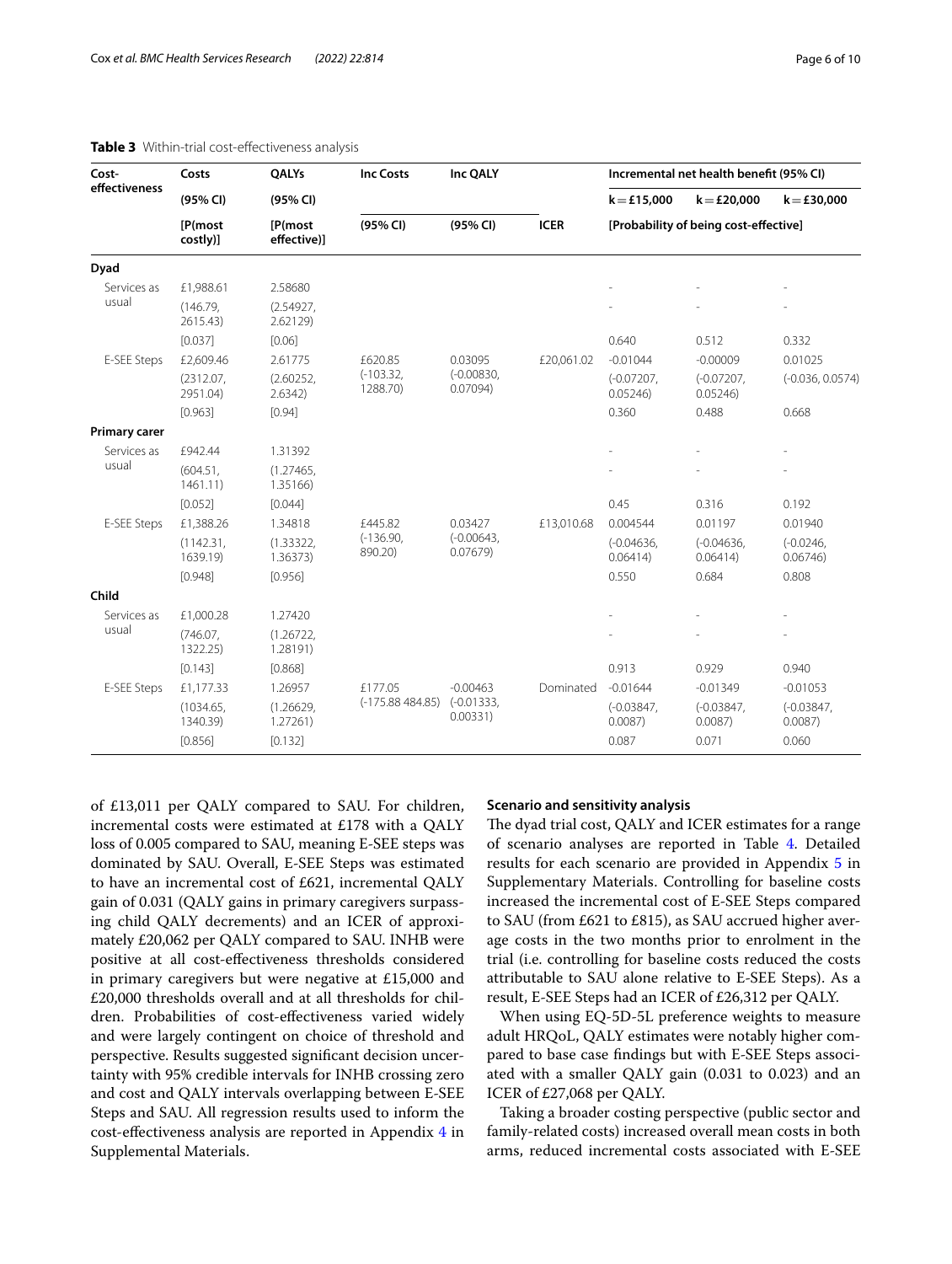## <span id="page-6-0"></span>**Table 4** Cost-efectiveness scenario analysis

|                                         | Costs     | <b>OALYs</b> | <b>ICER</b> |                                         | Costs     | <b>OALYs</b> | <b>ICER</b> |
|-----------------------------------------|-----------|--------------|-------------|-----------------------------------------|-----------|--------------|-------------|
| <b>Controlling for baseline costs</b>   |           |              |             | North Yorkshire site costs              |           |              |             |
| Services as usual                       | £1.775.42 | 2.58680      |             | Services as usual                       | £1,988.61 | 2.58680      |             |
| E-SEE Steps                             | £2,589.71 | 2.61775      | £26,312     | E-SEE Steps                             | £2,681.61 | 2.61775      | £22,392     |
| 12 participants per IY-I and IY-T group |           |              |             | <b>Blackburn with Darwen site costs</b> |           |              |             |
| Services as usual                       | £1,988.61 | 2.58680      |             | Services as usual                       | £1,988.61 | 2.58680      |             |
| E-SEE Steps                             | £2,297.85 | 2.61775      | £9,992      | E-SEE Steps                             | £2,595.88 | 2.61775      | £19,622     |
| EQ5D-5L preference values               |           |              |             | Suffolk site costs                      |           |              |             |
| Services as usual                       | £1,988.61 | 2.64511      |             | Services as usual                       | £1,988.61 | 2.58680      |             |
| E-SEE Steps                             | £2,609.46 | 2.66805      | £27,068     | E-SEE Steps                             | £2,575.83 | 2.61775      | £18,974     |
| <b>Broader perspective</b>              |           |              |             | Minimum costs across sites              |           |              |             |
| Services as usual                       | £3,727.13 | 2.58680      |             | Services as usual                       | £1,988.61 | 2.58680      |             |
| E-SEE Steps                             | £4,180.62 | 2.61775      | £14,653     | E-SEE Steps                             | £2,515.23 | 2.61775      | £17,016     |
| Portsmouth site costs                   |           |              |             | <b>Maximum costs across sites</b>       |           |              |             |
| Services as usual                       | £1,988.61 | 2.58680      |             | Services as usual                       | £1966.61  | 2.58680      |             |
| E-SEE Steps                             | £2,564.65 | 2.61775      | £18,613     | E-SEE Steps                             | £2,727.78 | 2.61775      | £23,820     |
|                                         |           |              |             |                                         |           |              |             |

Steps compared to base case fndings (£621 to £432 – from childcare cost savings) and had an associated ICER of £14,654.

Given the high variability in the attendance of IY-I and IY-T group-sessions during the trial, a best-case scenario assumed all those who attended sessions were in groups at full capacity (12 families). The incremental cost of E-SEE Steps (£312) was approximately half base case values (£621) when run at capacity, with an associated ICER of £9,993 compared to SAU.

E-SEE Steps' average programme costs were sensitive to changes in number of attendees at group sessions and the number of programmes delivered by each trained practitioner. Group sessions attended by a single primary-caregiver increased intervention costs to an average of £1,423 per family (ICER: £52,110); when attended by two, three or four primary-caregivers average intervention costs reduced to £711 (ICER: £29,137), £475 (ICER: £21,479) and £356 (ICER: £17,650), respectively. Assuming trained group-leaders delivered two, three or four programmes reduced average intervention costs (£486) to £342 (ICER: £17,680), £304 (ICER £16,424) and £284 (ICER: £15,797), respectively. Average intervention costs plateaued to approximately £235 (ICER: £14,300) at 20 programmes delivered per practitioner.

Applying the minimum training expenses and practitioner pay bands observed at trial sites reduced intervention costs by approximately £94 and the associated ICER to £17,017 per QALY. Using the maximum training and staff costs observed across trial sites raised intervention costs by approximately £117 and the associated ICER to £23,820. Results for each specifc site fell between the minimum and maximum costing scenarios (Table [4](#page-6-0)).

# **Discussion**

Our fndings suggest the E-SEE Steps programme ofers small health gains to primary caregivers with potentially small detrimental impacts on child outcomes. E-SEE Steps would be borderline cost-efectiveness at UK thresholds over an 18-month time horizon. However, the potential for negative impacts on children and for these to be linked with future detrimental outcomes suggest that the cost-efectiveness of the programme is questionable. Gains in HRQoL were experienced solely by primary caregivers; there was no evidence indicating E-SEE Steps enhanced child social emotional wellbeing nor HRQoL. The average intervention costs equated to £458.50 per dyad, overall incremental costs of E-SEE steps amounted to £621 from a public perspective and had an ICER of £20,062 compared to SAU. Decision uncertainty was large, however scenario analyses found E-SEE Steps remained cost-efective at a £30,000 per QALY threshold for a variety of alternate assumptions. Average programme costs were sensitive to changes in the scale of programme delivery and attendance.

Hurt et al's systematic review cited insufficient evidence that early-year programmes are efective at improving childhood development up to 24 months postpartum, a conclusion E-SEE Steps has not altered [\[36](#page-9-22)]. However, IY programmes have demonstrated efficacy in older child cohorts in a variety of contexts  $[13]$  $[13]$ . The magnitude of costs in our study was signifcantly below previous findings. This was likely driven by the proportionate delivery of parenting programmes in E-SEE which signifcantly reduced programme costs compared to such previous assessments of universal provision, even with group sizes in E-SEE signifcantly below those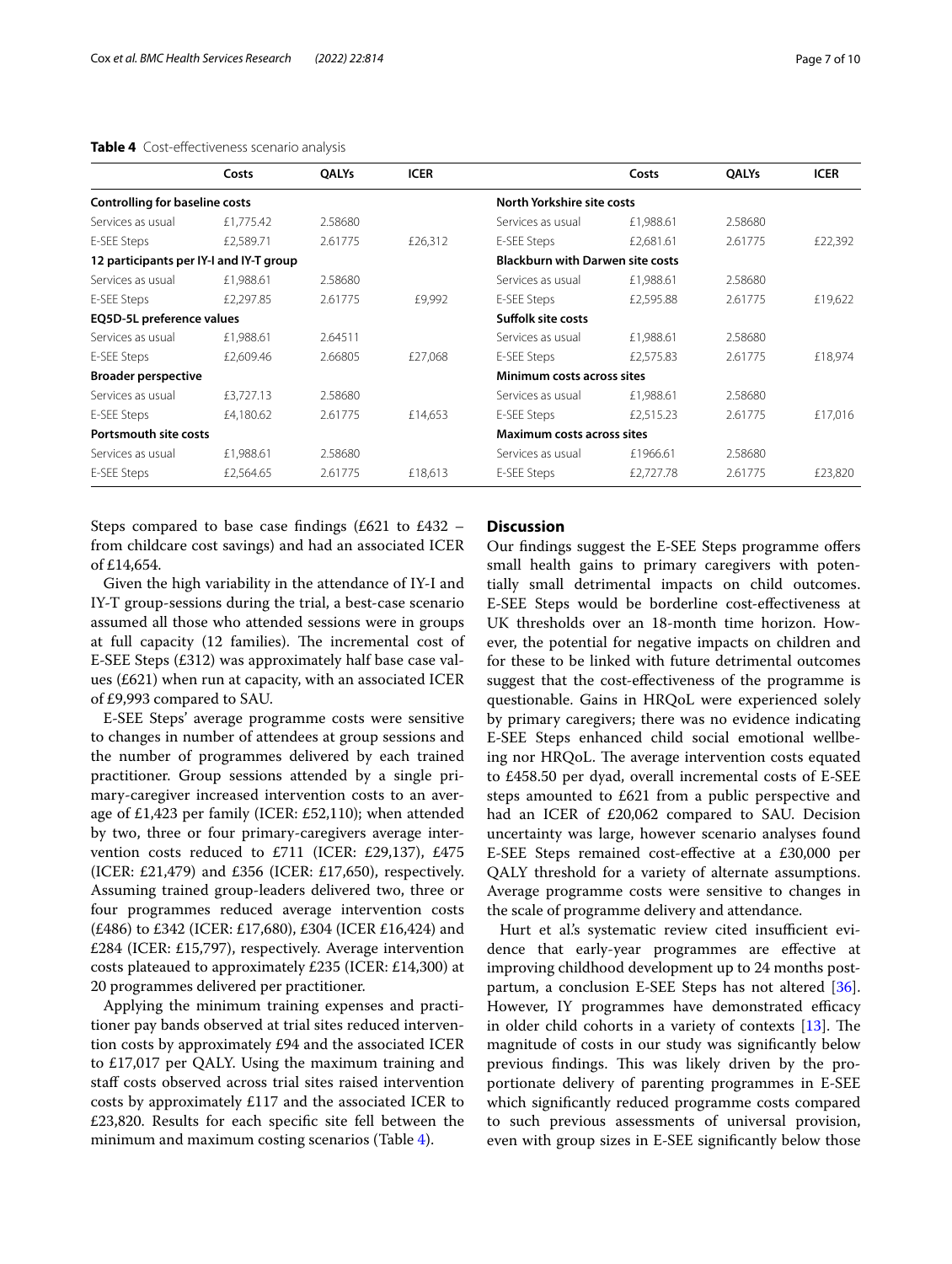reported elsewhere [[37](#page-9-23), [38](#page-9-24)]. Gardner et al.'s [\[13\]](#page-9-0) economic analysis of 5 randomised trials reported costs for IY parenting interventions 'as provided' ranged between £1,496-£1,792. Our fndings ofered additional support to evidence from Edwards et al. [\[37](#page-9-23)] that non-recurrent fxed costs and course attendance signifcantly contribute to average programme costs and from O'Neill et al. [[38](#page-9-24)] that staf-expenses constitute the largest cost component of delivering group-sessions and that IY programmes are associated with additional service use compared to control. Despite signifcantly lower costs, cost-efectiveness results for E-SEE Steps were less favourable than previous analyses of IY programmes [\[37](#page-9-23)[–39](#page-9-25)] that compared diferent confgurations of IY serving older children.

The present study had several strengths. Data was compiled from a multi-centre prospective randomised study which achieved high levels of data completion across a number of validated HRQoL instruments and service use questionnaires. The analysis used methods in line with UK guidance for cost-efectiveness analysis, applied costefectiveness thresholds applicable for UK decision making, assessed generalisable health outcomes, controlled for adult and child covariables to address potential baseline imbalances, and explored the impacts alternative methodologies, perspectives and structural assumptions had on base case fndings.

Nonetheless, the analysis had a number of weaknesses. First, child outcomes were assessed at a single time point using an instrument not validated for study participants (children 20 months of age)  $[40]$  $[40]$ , meaning the analysis failed to fully account for potential baseline diferences or underlying treatment efect dynamics in children and misaligned the study population with those used to validate the SDQ and map preference weights [\[27](#page-9-13), [40](#page-9-26)]. Second, the generalisability of base case intervention costs may be limited given the trial incurred no venue costs for hosting parenting programmes, fxed costs were only distributed over small samples and broader implementation costs applicable to national roll-outs were not considered (e.g. process factors including administration, procurement and oversight) [\[41](#page-9-27)]. In addition, a voucher scheme used to encourage participation during the trial was not costed in the present analysis thereby potentially underestimating total costs in both arms. Third, conclusions on cost-efectiveness relied on modest interim diferentials in parental HRQoL informed by a trial that was not powered to detect for diferences in adult HRQoL. Fourth, the economic analysis failed to consider impacts outside the dyad despite the trial collecting partial co-parent data. A wider perspective could provide a more comprehensive account of the health, resource, and earning consequences applicable to a household and wider family when undertaking a parental-programme.

Study results were based on intermediary early-year assessments of children and their primary caregivers; however, the longer-term consequences of E-SEE Steps remain unclear. At later stages of development, children may beneft from parental learnings, reductions in caregiver depression scores and uptakes in community services associated with E-SEE Steps. On the other hand, those child decrements reported may persist into the future, and in the longer-term, exceed those temporary gains in HRQoL observed in adults during the trial. Stakeholders are interested in the long-term returns to investment and the overall cost-efectiveness of public health prevention from early-year services. To better inform decision making, programme evaluations would beneft from: 1) long-term follow-up to better assess fnal child outcomes; 2) generalisable healthrelated measures that are valid, appropriate, reliable and responsive across diferent stages of development in young paediatric populations; and 3) the application of life course modelling to best extrapolate study fndings [[42–](#page-9-28)[44](#page-9-29)]. Pragmatic observational study designs can help provide longer-term follow-up, larger-scale studies can consider broader operational and contextual factors that may underpin cost-efectiveness, and causal inference methods can provide meaningful estimates of treatment efect in the absence of randomised allocations [[41,](#page-9-27) [45](#page-9-30), [46\]](#page-9-31). Studies that assess longer-term consumption, mortality and HRQoL consequences can beneft from new developments in life-course modelling (e.g. LifeSim) which can extrapolate to ultimate life-time economic, social and health outcomes [[44](#page-9-29)]. Applications of distributional cost-efectiveness and cross‐sectoral frameworks can extend evaluations to consider information about the fairness in the distribution of who gains and who loses from early-year programmes, alternative uses of limited public resources, and best account for the costs and efects that fall on non-health sectors and alternative decision makers [\[47](#page-9-32), [48\]](#page-9-33)

Programmes such as E-SEE Steps with potentially conficting impacts on adult and child outcomes pose difficult questions for decision making. To what extent should decrements in outcomes for some (e.g. children) be tolerated for benefts to others (e.g. caregivers, siblings, etc.)? Are child-centred interventions inefective at improving child-outcomes fit for purpose? The E-SEE Steps programme could be considered an efective screening tool for identifying and helping primary caregivers in need of support. Whether the gains in parental HRQoL achieved from doing this constitute a cost-efective allocation of resources is a matter of the perspective, willingness to pay and overarching objectives of decision makers [\[49](#page-9-34)].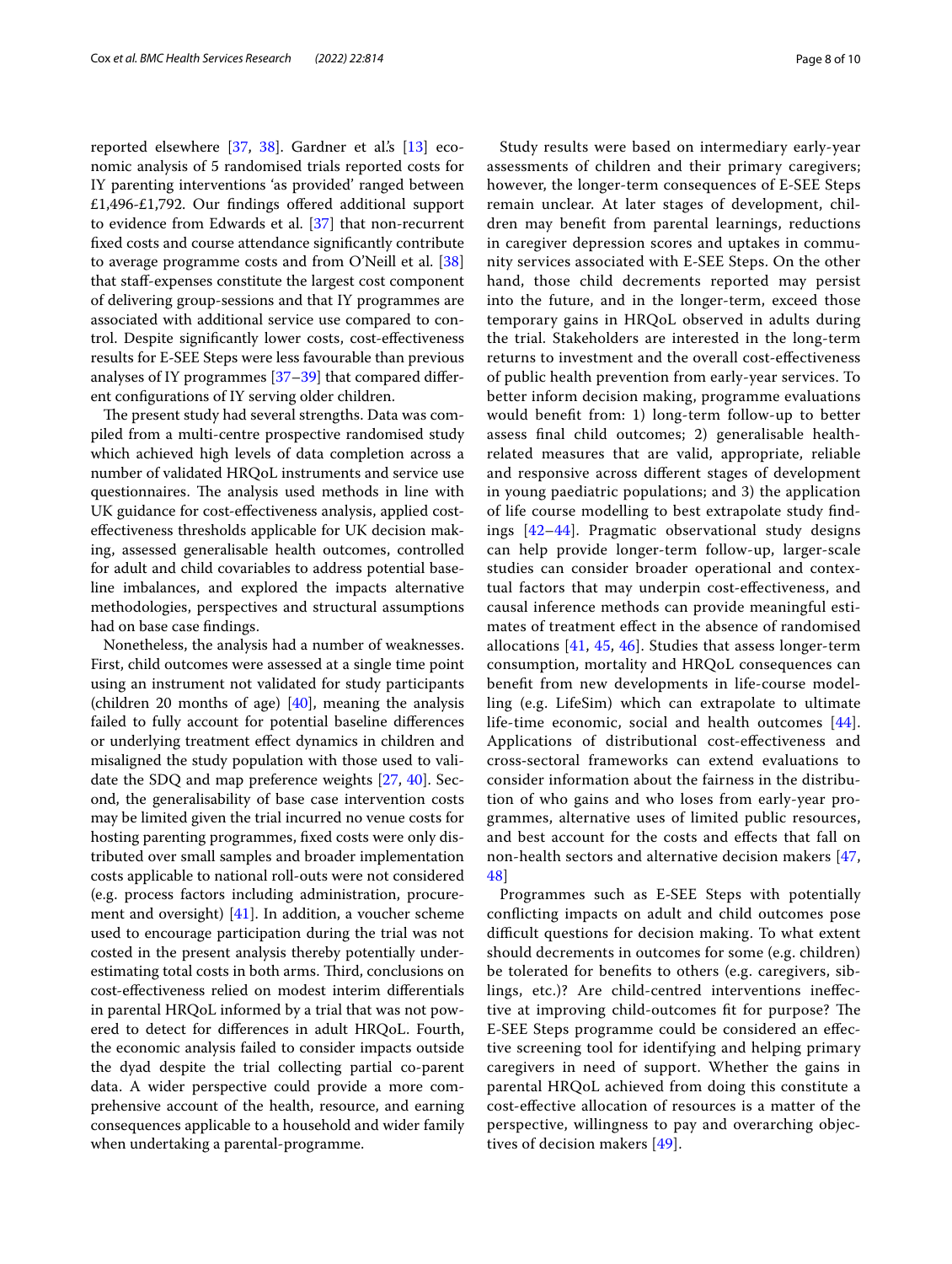# **Conclusions**

In summary, the present study found no evidence that E-SEE Steps improved child outcomes, while conclusions around overall cost-efectiveness relied on moderate intermediary gains in parental HRQoL and intervention costs at approximately £460. Future economic evaluations in parenting interventions can go further by assessing follow-up across more child developmental stages, utilising life-course modelling where possible, and considering broader impacts both within families and across wider society.

#### **Abbreviations**

ASQ : Ages & Stages Questionnaires; CHU9D: Child Health Utility Index – 9 Dimension; CI: Credible Interval; EQ-5D: EuroQol—5 Dimension; E-SEE : Enhancing Social-Emotional Health and Wellbeing in the Early Years; HRQoL: Health-Related Quality of Life; ICER: Incremental Cost-Efectiveness Ratio; INHB: Incremental Net Health Beneft; IY: Incredible Years; IY-B: Incredible Years—Book; IY-I : Incredible Years—Infant; IY-T : Incredible Years—Toddler; NCE: National Institute for Health and Care Excellence; NHS: National Health Service; PHQ: Patient Health Questionnaire; PSSRU : Personal social services research unit; QALY: Quality-Adjusted Life Year; RCT: Randomised Control Trial; SAU: Services As Usual; SD: Standard Deviation; SDQ: Strengths and Difficulties Questionnaire; UK : United Kingdom.

# **Supplementary Information**

The online version contains supplementary material available at [https://doi.](https://doi.org/10.1186/s12913-022-08220-x) [org/10.1186/s12913-022-08220-x.](https://doi.org/10.1186/s12913-022-08220-x)

<span id="page-8-11"></span>**Additional fle 1: Table 1.** Unit costs. **Table 2.** Average E-SEESteps programme costs (pounds sterling, 2018/19). **Table 3.** Average groupsession costs for IY-I and IY-T by resource category (pounds sterling, 2018/19). **Table 4.** Regression analyses. **Table 5.** Scenario analyses. **Table 6.** Inspection of standard errors of multiply imputed data on key dependant variables.

#### **Acknowledgements**

This study was funded by the National Institute for Health Research's Public Health Research Programme (NIHR PHR 13/93/10). The views expressed are those of the author(s) and not necessarily those of the NHS, the NIHR the Department of Health and Social Care, or the ARCs. We thank the participants and staff who supported this study.

#### **Authors' contributions**

EC, SW, FS and GR developed and conducted the analysis with signifcant support and input from TB and SB. TB and SB contributed to the design and undertaking of the E-SEE trial. EC drafted the manuscript with substantial input from SW, FS, SB, TB and GR. All authors were involved in the critical revision of the manuscript and approve this submitted version.

#### **Funding**

All authors were supported by the funding grant, NIHR PHR (ref 13/93/10); TB is a Trustee for Children's Early Intervention Trust (CEIT). Early Intervention Wales Training (EIWT) is owned by CEIT and offers training courses, including Incredible Years® (IY). Trustees do not beneft fnancially from trainings or CEIT/ EIWT activities. E-SEE study trainings were arranged via the IY developer in the U.S. TB, SB, and GR are supported by the NIHR Yorkshire and Humber Applied Research Collaboration (ARC-YH).

#### **Availability of data and materials**

The data that support the fndings of this study are not openly available due to them containing information that could compromise research participant privacy/consent. Requests for participant-level quantitative data and statistical codes should be made to the corresponding author. Data requests will be put

forward to members of the original trial management team who will release data on a case-by-case basis.

#### **Declarations**

#### **Ethics approval and consent to participate**

The E-SEE study was approved by the National Health Service (NHS) North Wales Research Ethics Committee (REC) 5, Bangor on 22nd May 2015 (REC Reference: 15/WA/0178, IRAS 173946), and by Departmental Ethics Committee, University of York on 10th August 2015 (Reference: FC15/03). All participants provided written informed consent. Trial methods were conducted in accordance with the most recent CONSORT publication guidelines on the analysis of cluster-randomised trials [[50](#page-9-35)].

#### **Consent for publication**

Not applicable; individual person data not reported in any form.

#### **Competing interests**

TB, SB and GR are supported by the National Institute for Health Research Applied Research Collaboration Yorkshire and Humber. All authors declare no other competing interests.

#### **Author details**

<sup>1</sup> Centre for Health Economics, University of York, York, UK.<sup>2</sup> Department of Health Sciences, University of York, York, UK.<sup>3</sup> Department of Public Health and Caring Sciences, Uppsala University, Uppsala, Sweden.

# Received: 15 December 2021 Accepted: 17 June 2022

#### **References**

- <span id="page-8-0"></span>1. Mental Health Taskforce I. THE FIVE YEAR FORWARD VIEW FOR MENTAL HEALTH. 2016.
- 2. Mcdaid D, Park A-L, Davidson G, John A, Knifton L, Morton A, et al. The economic case for investing in the prevention of mental health conditions in the UK [Internet]. 2022. Available from: [https://www.mentalheal](https://www.mentalhealth.org.uk/publications/mental-health-problems-cost-uk-economy-least-118-billion-year) [th.org.uk/publications/mental-health-problems-cost-uk-economy-least-](https://www.mentalhealth.org.uk/publications/mental-health-problems-cost-uk-economy-least-118-billion-year)[118-billion-year](https://www.mentalhealth.org.uk/publications/mental-health-problems-cost-uk-economy-least-118-billion-year)
- <span id="page-8-1"></span>3. Davies SC, Lemer C, Strelitz J. Weil L. Our children deserve better: Prevention pays. Lancet. Lancet Publishing Group; 2013. p. 1383–4.
- <span id="page-8-2"></span>4. Fergusson DM, Horwood LJ, Ridder EM. Show me the child at seven: the consequences of conduct problems in childhood for psychosocial functioning in adulthood. J Child Psychol Psychiatry. 2005;46:837–49.
- <span id="page-8-3"></span>5. Baranne ML, Falissard B. Global burden of mental disorders among children aged 5–14 years. Child Adolesc Psychiatry Ment Health. BioMed Central Ltd.; 2018;12:19.
- <span id="page-8-4"></span>6. Webster-Stratton C. Preventing conduct problems in head start children: Strengthening parenting competencies. J Consult Clin Psychol. 1998;66:715–30.
- <span id="page-8-5"></span>7. Webster-Stratton C, Hammond M. Conduct problems and level of social competence in head start children: Prevalence, pervasiveness, and associated risk factors. Clin Child Fam Psychol Rev. Kluwer Academic Publishers; 1998;1:101–24.
- <span id="page-8-6"></span>8. Organization WH. Prevention of Mental Disorders EFFECTIVE INTER-VENTIONS AND POLICY OPTIONS SUMMARY REPORT A Report of the World Health Organization Prevention of Mental Disorders EFFECTIVE INTERVENTIONS AND POLICY OPTIONS SUMMARY REPORT A Report of the. 2004.
- <span id="page-8-7"></span>9. Allen G. Early intervention : the next steps : an independent report to Her Majesty's Government. TSO (The Stationery Office); 2011.
- <span id="page-8-8"></span>10. National Institute for Health and Care Excellence (NICE). Social and emotional wellbeing: early years public health guideline.
- <span id="page-8-9"></span>11. Furlong M, McGilloway S, Bywater T, Hutchings J, Smith SM, Donnelly M. Behavioural and cognitive-behavioural group-based parenting programmes for early-onset conduct problems in children aged 3 to 12 years. Cochrane database Syst Rev. 2012;CD008225.
- <span id="page-8-10"></span>12. The Incredible Years | Training series for Parents, Teachers, and children [Internet]. Available from:<https://incredibleyears.com/>